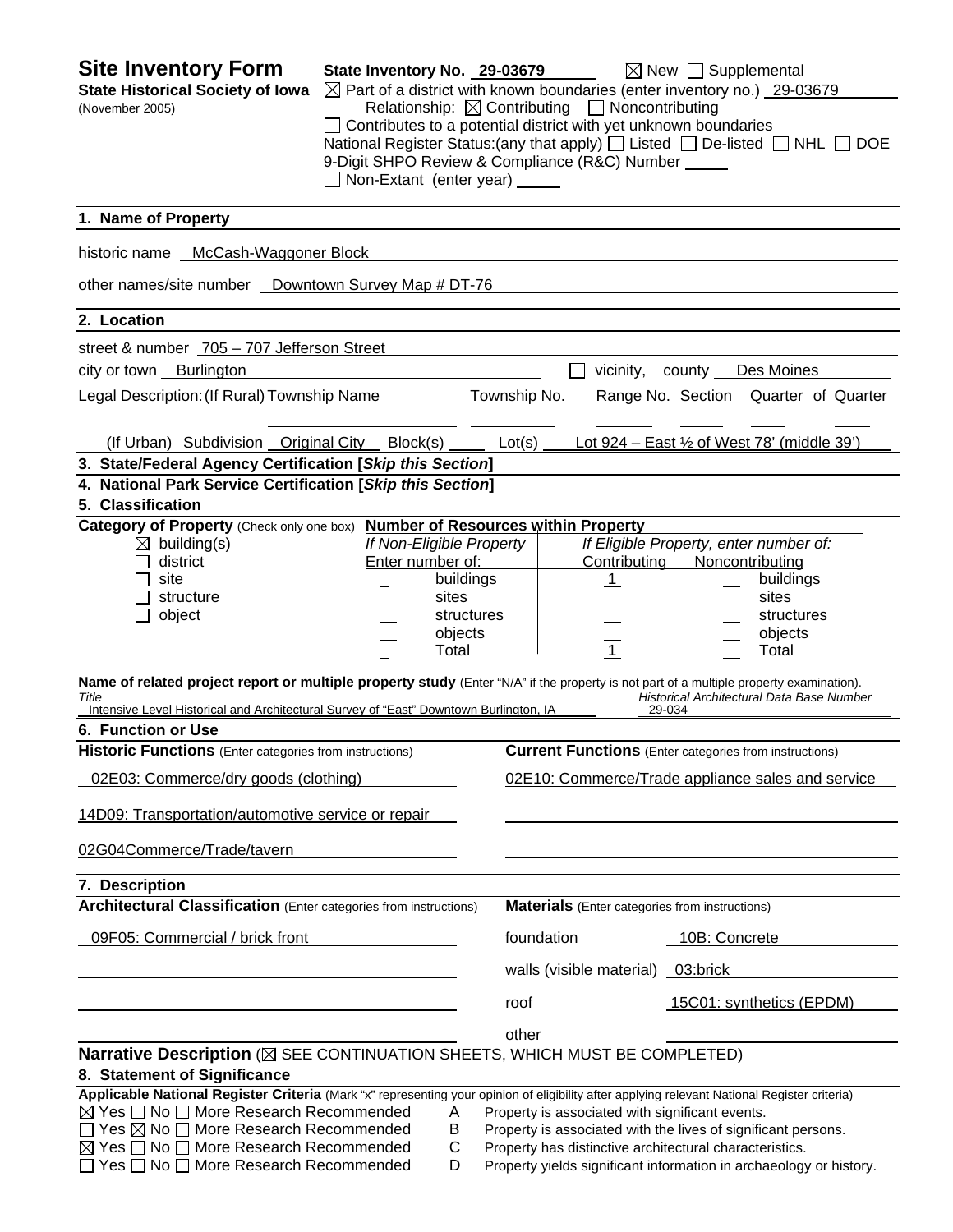| Des Moines<br>Address 705 - 707 Jefferson St.<br>County                                                                                                                                                                                                                                                                                                                                                                                                                                                                                                                                                                                                                                                                                                                                                                                                                                                                                                                                                                                                                                                                                                                                                                                                                                                                                                                                                                                                                                                                                                                                                                                                                                                                                    | Site Number<br>29-03679                    |
|--------------------------------------------------------------------------------------------------------------------------------------------------------------------------------------------------------------------------------------------------------------------------------------------------------------------------------------------------------------------------------------------------------------------------------------------------------------------------------------------------------------------------------------------------------------------------------------------------------------------------------------------------------------------------------------------------------------------------------------------------------------------------------------------------------------------------------------------------------------------------------------------------------------------------------------------------------------------------------------------------------------------------------------------------------------------------------------------------------------------------------------------------------------------------------------------------------------------------------------------------------------------------------------------------------------------------------------------------------------------------------------------------------------------------------------------------------------------------------------------------------------------------------------------------------------------------------------------------------------------------------------------------------------------------------------------------------------------------------------------|--------------------------------------------|
| City<br><b>Burlington</b>                                                                                                                                                                                                                                                                                                                                                                                                                                                                                                                                                                                                                                                                                                                                                                                                                                                                                                                                                                                                                                                                                                                                                                                                                                                                                                                                                                                                                                                                                                                                                                                                                                                                                                                  | 29-03685<br>District Number                |
| <b>Criteria Considerations</b><br>$\Box$ A Owned by a religious institution or used<br>$\Box$ E A reconstructed building, object, or structure.<br>for religious purposes.<br>$\Box$ F A commemorative property.<br>B Removed from its original location.<br>$\Box$ G Less than 50 years of age or achieved significance within the past<br>C A birthplace or grave.<br>50 years.<br>D A cemetery                                                                                                                                                                                                                                                                                                                                                                                                                                                                                                                                                                                                                                                                                                                                                                                                                                                                                                                                                                                                                                                                                                                                                                                                                                                                                                                                          |                                            |
| Areas of Significance (Enter categories from instructions)<br><b>Significant Dates</b>                                                                                                                                                                                                                                                                                                                                                                                                                                                                                                                                                                                                                                                                                                                                                                                                                                                                                                                                                                                                                                                                                                                                                                                                                                                                                                                                                                                                                                                                                                                                                                                                                                                     |                                            |
| Construction date<br>1855                                                                                                                                                                                                                                                                                                                                                                                                                                                                                                                                                                                                                                                                                                                                                                                                                                                                                                                                                                                                                                                                                                                                                                                                                                                                                                                                                                                                                                                                                                                                                                                                                                                                                                                  |                                            |
| 05: Commerce<br>Other dates, including renovation                                                                                                                                                                                                                                                                                                                                                                                                                                                                                                                                                                                                                                                                                                                                                                                                                                                                                                                                                                                                                                                                                                                                                                                                                                                                                                                                                                                                                                                                                                                                                                                                                                                                                          | $\bowtie$ check if circa or estimated date |
| 02: Architecture<br>c.1930                                                                                                                                                                                                                                                                                                                                                                                                                                                                                                                                                                                                                                                                                                                                                                                                                                                                                                                                                                                                                                                                                                                                                                                                                                                                                                                                                                                                                                                                                                                                                                                                                                                                                                                 |                                            |
| <b>Architect/Builder</b><br><b>Significant Person</b><br>(Complete if National Register Criterion B is marked above)<br>Architect                                                                                                                                                                                                                                                                                                                                                                                                                                                                                                                                                                                                                                                                                                                                                                                                                                                                                                                                                                                                                                                                                                                                                                                                                                                                                                                                                                                                                                                                                                                                                                                                          |                                            |
| <b>Builder</b>                                                                                                                                                                                                                                                                                                                                                                                                                                                                                                                                                                                                                                                                                                                                                                                                                                                                                                                                                                                                                                                                                                                                                                                                                                                                                                                                                                                                                                                                                                                                                                                                                                                                                                                             |                                            |
| Narrative Statement of Significance ( $\boxtimes$ SEE CONTINUATION SHEETS, WHICH MUST BE COMPLETED)                                                                                                                                                                                                                                                                                                                                                                                                                                                                                                                                                                                                                                                                                                                                                                                                                                                                                                                                                                                                                                                                                                                                                                                                                                                                                                                                                                                                                                                                                                                                                                                                                                        |                                            |
| 9. Major Bibliographical References                                                                                                                                                                                                                                                                                                                                                                                                                                                                                                                                                                                                                                                                                                                                                                                                                                                                                                                                                                                                                                                                                                                                                                                                                                                                                                                                                                                                                                                                                                                                                                                                                                                                                                        |                                            |
| Bibliography $\boxtimes$ See continuation sheet for citations of the books, articles, and other sources used in preparing this form                                                                                                                                                                                                                                                                                                                                                                                                                                                                                                                                                                                                                                                                                                                                                                                                                                                                                                                                                                                                                                                                                                                                                                                                                                                                                                                                                                                                                                                                                                                                                                                                        |                                            |
| 10. Geographic Data                                                                                                                                                                                                                                                                                                                                                                                                                                                                                                                                                                                                                                                                                                                                                                                                                                                                                                                                                                                                                                                                                                                                                                                                                                                                                                                                                                                                                                                                                                                                                                                                                                                                                                                        |                                            |
| <b>UTM References (OPTIONAL)</b><br>Easting<br>Zone<br>Northing<br>Zone<br>Easting                                                                                                                                                                                                                                                                                                                                                                                                                                                                                                                                                                                                                                                                                                                                                                                                                                                                                                                                                                                                                                                                                                                                                                                                                                                                                                                                                                                                                                                                                                                                                                                                                                                         | Northing                                   |
| 2<br>1                                                                                                                                                                                                                                                                                                                                                                                                                                                                                                                                                                                                                                                                                                                                                                                                                                                                                                                                                                                                                                                                                                                                                                                                                                                                                                                                                                                                                                                                                                                                                                                                                                                                                                                                     |                                            |
| 3<br>4                                                                                                                                                                                                                                                                                                                                                                                                                                                                                                                                                                                                                                                                                                                                                                                                                                                                                                                                                                                                                                                                                                                                                                                                                                                                                                                                                                                                                                                                                                                                                                                                                                                                                                                                     |                                            |
| See continuation sheet for additional UTM references or comments                                                                                                                                                                                                                                                                                                                                                                                                                                                                                                                                                                                                                                                                                                                                                                                                                                                                                                                                                                                                                                                                                                                                                                                                                                                                                                                                                                                                                                                                                                                                                                                                                                                                           |                                            |
| 11. Form Prepared By                                                                                                                                                                                                                                                                                                                                                                                                                                                                                                                                                                                                                                                                                                                                                                                                                                                                                                                                                                                                                                                                                                                                                                                                                                                                                                                                                                                                                                                                                                                                                                                                                                                                                                                       |                                            |
| name/title _Mary B. Luttenegger, volunteer                                                                                                                                                                                                                                                                                                                                                                                                                                                                                                                                                                                                                                                                                                                                                                                                                                                                                                                                                                                                                                                                                                                                                                                                                                                                                                                                                                                                                                                                                                                                                                                                                                                                                                 | Rebecca L. McCarley, consultant, Davenport |
| organization Burlington Historic Preservation Commission                                                                                                                                                                                                                                                                                                                                                                                                                                                                                                                                                                                                                                                                                                                                                                                                                                                                                                                                                                                                                                                                                                                                                                                                                                                                                                                                                                                                                                                                                                                                                                                                                                                                                   | date <b>October 24, 2012</b>               |
| street & number<br>City Hall, 400 Washington Street                                                                                                                                                                                                                                                                                                                                                                                                                                                                                                                                                                                                                                                                                                                                                                                                                                                                                                                                                                                                                                                                                                                                                                                                                                                                                                                                                                                                                                                                                                                                                                                                                                                                                        | telephone 319-753-8158                     |
| <b>Burlington</b><br>city or town<br>state                                                                                                                                                                                                                                                                                                                                                                                                                                                                                                                                                                                                                                                                                                                                                                                                                                                                                                                                                                                                                                                                                                                                                                                                                                                                                                                                                                                                                                                                                                                                                                                                                                                                                                 | zip code 52601<br>lowa                     |
|                                                                                                                                                                                                                                                                                                                                                                                                                                                                                                                                                                                                                                                                                                                                                                                                                                                                                                                                                                                                                                                                                                                                                                                                                                                                                                                                                                                                                                                                                                                                                                                                                                                                                                                                            |                                            |
| ADDITIONAL DOCUMENTATION (Submit the following items with the completed form)                                                                                                                                                                                                                                                                                                                                                                                                                                                                                                                                                                                                                                                                                                                                                                                                                                                                                                                                                                                                                                                                                                                                                                                                                                                                                                                                                                                                                                                                                                                                                                                                                                                              |                                            |
| <b>FOR ALL PROPERTIES</b><br>Map: showing the property's location in a town/city or township.<br>1.<br>Site plan: showing position of buildings and structures on the site in relation to public road(s).<br>2.<br>Photographs: representative black and white photos. If the photos are taken as part of a survey for which the Society is to be<br>3.<br>curator of the negatives or color slides, a photo/catalog sheet needs to be included with the negatives/slides and the following<br>needs to be provided below on this particular inventory site:<br>Roll/slide sheet #<br>Frame/slot #<br>Date Taken<br>Roll/slide sheet #<br>Frame/slot #<br>Date Taken<br>Roll/slide sheet #<br>Frame/slot #<br>Date Taken<br>See continuation sheet or attached photo & slide catalog sheet for list of photo roll or slide entries.<br>$\boxtimes$ Photos/illustrations without negatives are also in this site inventory file.<br>FOR CERTAIN KINDS OF PROPERTIES, INCLUDE THE FOLLOWING AS WELL<br>Farmstead & District: (List of structures and buildings, known or estimated year built, and contributing or noncontributing status)<br>1.<br>2.<br><b>Barn:</b><br>A sketch of the frame/truss configuration in the form of drawing a typical middle bent of the barn.<br>a.<br>A photograph of the loft showing the frame configuration along one side.<br>b.<br>A sketch floor plan of the interior space arrangements along with the barn's exterior dimensions in feet.<br>c.<br>State Historic Preservation Office (SHPO) Use Only Below This Line<br>Concur with above survey opinion on National Register eligibility: $\Box$ Yes $\Box$ No<br>This is a locally designated property or part of a locally designated district. | More Research Recommended                  |
| Comments:                                                                                                                                                                                                                                                                                                                                                                                                                                                                                                                                                                                                                                                                                                                                                                                                                                                                                                                                                                                                                                                                                                                                                                                                                                                                                                                                                                                                                                                                                                                                                                                                                                                                                                                                  |                                            |
| Evaluated by (name/title):                                                                                                                                                                                                                                                                                                                                                                                                                                                                                                                                                                                                                                                                                                                                                                                                                                                                                                                                                                                                                                                                                                                                                                                                                                                                                                                                                                                                                                                                                                                                                                                                                                                                                                                 | Date:                                      |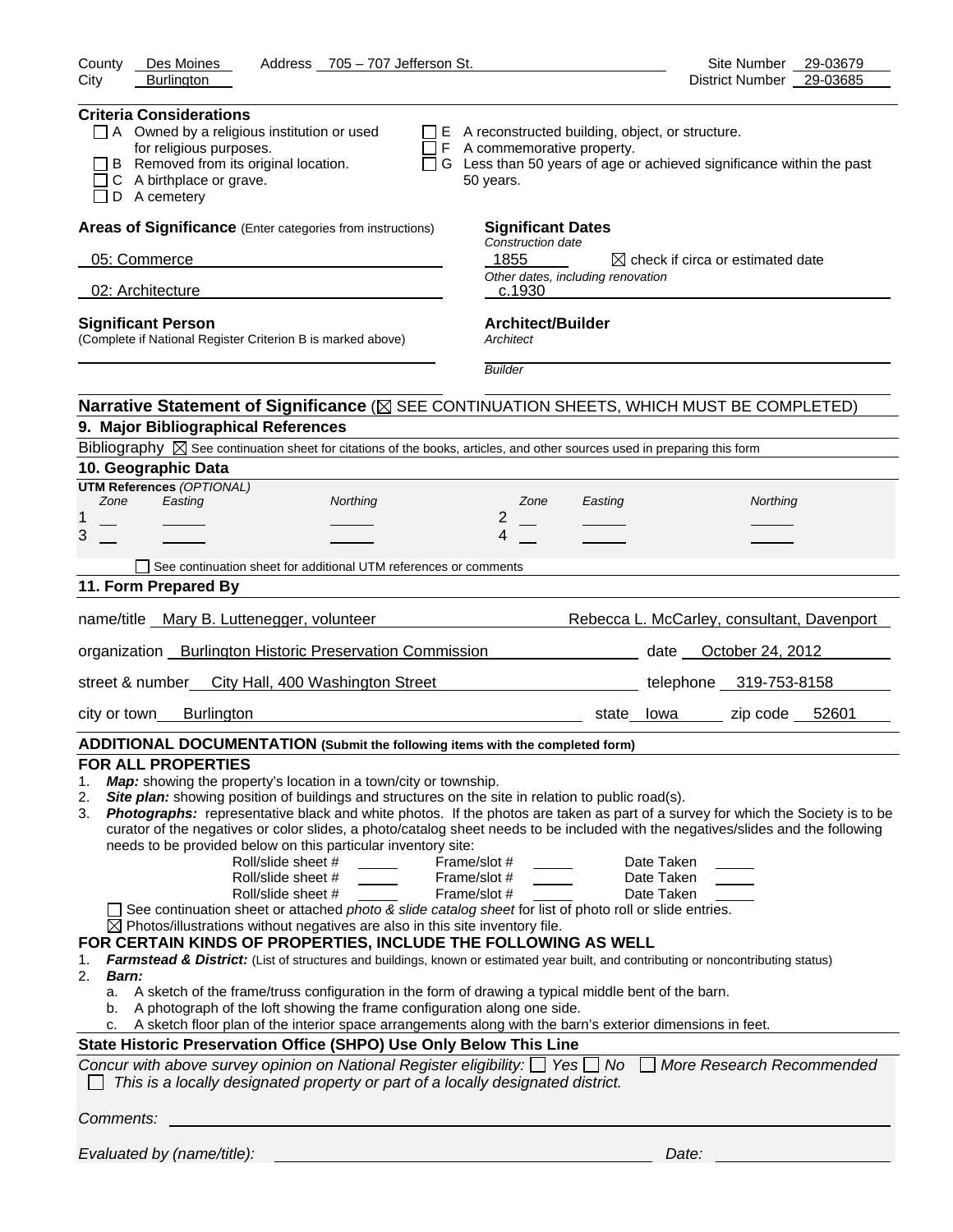Page 1

| McCash-Waggoner Block   | Des Moines |
|-------------------------|------------|
| Name of Property        | County     |
|                         |            |
| 705 - 707 Jefferson St. | Burlington |
| Address                 | City       |
|                         |            |

#### **7. Narrative Description**

This is a two-story double-storefront brick building. The building has a stone foundation. The brick facade was remodeled/added in the early 20<sup>th</sup> century, perhaps the early 1930s. The storefront was then remodeled from the original configuration of two stores into one store with a center entry. This configuration appears present on the 1952 Sanborn map, indicating work completed by this time. The center entry is flanked by windows with transoms across the top. A large storefront window with transom is located on either side of the center bay. The second story has five one-over-one-light double-hung windows, with the configuration dates to the façade remodel resulting in a center window and two windows to each side. Each has a stone sill and no lintel detail, typical of the 1920s or 1930s. At the far right edge of the building is a large white and blue glass sign advertising Direct Maytag, the current occupant.

#### **8. Narrative Statement of Significance**

The McCash-Waggener Block appears to contribute historically and architecturally to the potential Downtown Commercial Historic District. This block was excluded from the West Jefferson Street Historic District due to its early 20<sup>th</sup> century brick façade. This cladding falls within the period of significance for the Downtown Commercial Historic District, and it is significant among efforts to improve buildings downtown in this period. At this time, it does not appear that the building would be individually eligible for the National Register of Historic Places under Criteria A, B, or C.

The core of this building was constructed between 1850 and 1855. In 1850, George Gearhart sold Lot 924-east 39' to Daniel Doffelmeyer for \$135.00 (Deed book 15, p 121). Daniel & Virginia Doffelmeyer sold Lot 924-east 39' to Wm D. McCash on June 3, 1855 for \$1,700 (Deed book 19, p625). Newspaper ads reference the McCash Block on Jefferson between  $7<sup>th</sup>$  and  $8<sup>th</sup>$  Street, and a note was included in the March 14, 1894 *Hawk-Eye* that the block was receiving a fresh coat of paint. In 1886 this block (701-711 Jefferson) appeared on the first Sanborn map for Burlington. In the Burlington city directory of 1886, 705 Jefferson housed a barber shop run by a Mr. Meinard. In 707 Jefferson, there was a Book & Stationery store run by M. Sutter. The 1892 city directory has the jewelry store of C. F. Anderson listed at 705, and G. Darelius has a restaurant at 707. In 1893, the estate of Mary McCash transferred the east 39' of the west 78' to W.D. McCosh and daughter Grace. The 1900-01 city directory lists a Chinese laundry with Fong Shew as owner in 705 Jefferson and 707 Jefferson as vacant. By the 1910- 11 city directory, 705 Jefferson still has the Chinese laundry run by Mr. Fong Shew, and there is a bicycle shop run by Joseph Miller and his wife Bertha in 707 Jefferson. He moved his bicycle shop to the Grimes Block in 1915.

In 1913, ownership began to change. Grace McCash owned the full McCash Block (701-711 Jefferson in 1910, selling the east third (39', 701-703) to Joseph Cannella (Deed book 112, p.50). Grace McCash transferred this portion of the property (middle 39' or east half of west 78') to Cyrenius McCash, trustee, on March 12, 1913. The remainder of the McCash block – west 78' of Lot 924 – was the sold at auction in December 1913 to Milton M. Dayton for \$11,000, with proceeds split among the heirs. This portion was then sold to Henry Koestner on December 18, 1913. The 1916 city directory list Albert Falick with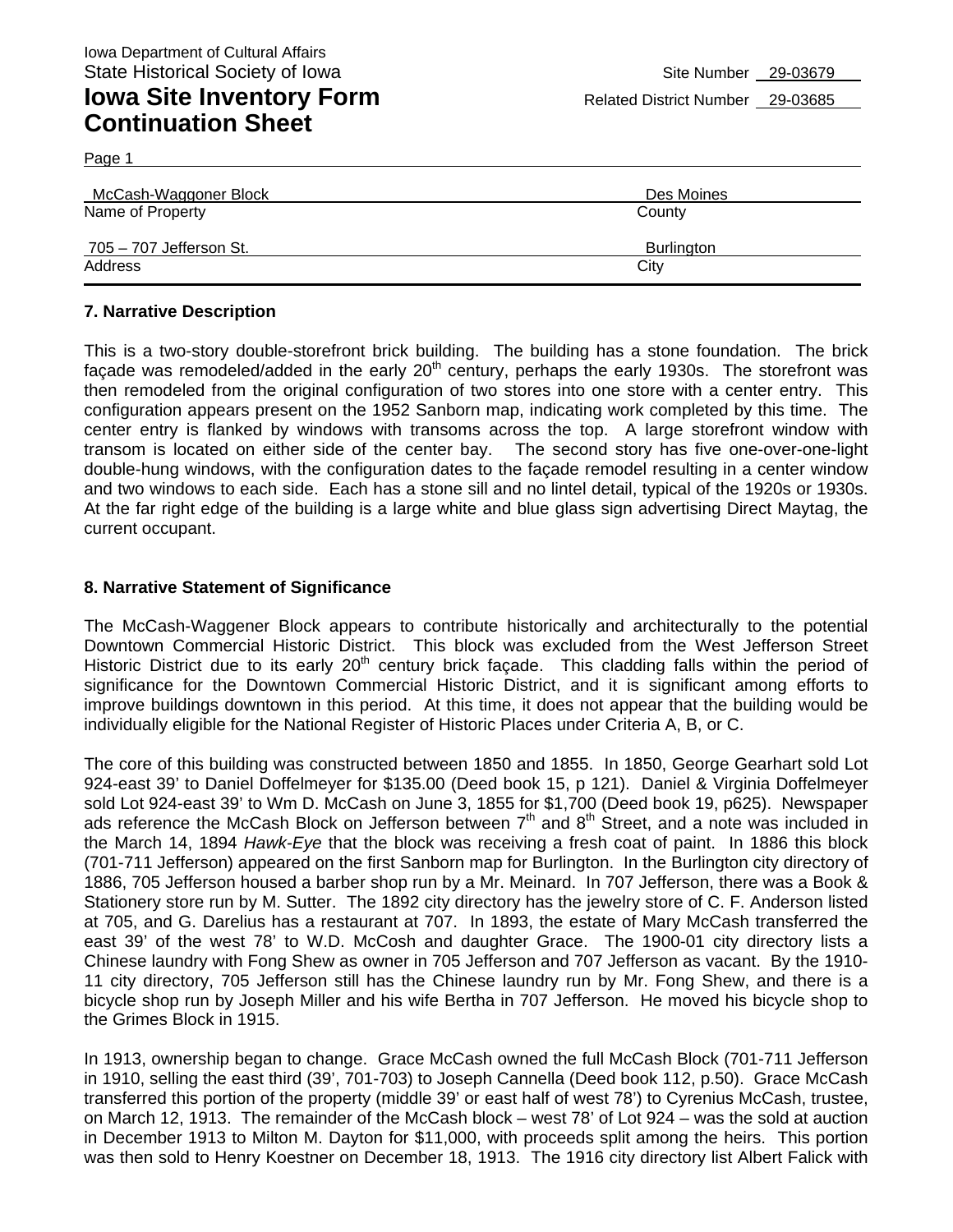Page 2

| McCash-Waggoner Block   | Des Moines |
|-------------------------|------------|
| Name of Property        | County     |
| 705 - 707 Jefferson St. | Burlington |
| Address                 | City       |

a clothing and second hand store at 705 Jefferson, living with wife Mary on the second story. Newspaper ads suggest that he expanded into 707 as well in 1919, with a sign hung for both storefronts in July 1919. In 1920-21 city directory, it shows a clothing store run by Mr. Albert Falick at 705-707 Jefferson, with Albert and Mary living on the 2<sup>nd</sup> story of 705. There were 13 clothing stores in Burlington at the time. Henry Koestner sold it to Albert Falick on December 26, 1922 (Transfer book 13, p.245). In September 1925, the property was put up for auction after Falick went bankrupt (*Hawk-Eye,*  September 18, 1925, 11). The 1926 city directory lists 705-707 Jefferson as vacant.

No firm information was located on the date of the façade remodel, which appears to date to the 1920s or 1930s. Henry C. Koestner was listed as president of Burlington Sanitary Milk Company in 1920, and he may have completed the improvements as early as between 1914 and 1922. If the façade remodel was completed by Falick, it would likely have been done around 1923 after he bought the building, unless Koestner completed it for him when the clothing store expanded to both storefronts in 1919. However, it is more likely that Bert Waggener renovated while he owned the property from 1925 to 1940. The façade may have been remodeled in 1927 when Bennett Tire and Battery Company expanded into this building, or remodeled as part of the conversion to a tavern in the early 1930s. The 1952 Sanborn map appears to show a center entry, which does not appear indicated on the 1931 Sanborn map. This would suggest a later remodel date.

On November 24, 1925, Albert Falick and wife sold this property to Bert F. Waggener (Transfer book 7, p. 244). Bennett Tire and Battery Company was organized in 1917, starting in the storefront to the west at 711 Jefferson. The company grew rapidly, and they expanded into quarters to the east at 709 Jefferson. The 1920 city directory lists them at 709-711 Jefferson. In 1925, they expanded to the west for their battery department and to provide drive-in service. The 1926 city directory lists Bennett Tire and Battery Company at 709-711 Jefferson. The company sold Goodyear tires. By 1926, they had a chain of stores, including locations in Fort Madison, Keokuk, Clinton, and Ottumwa ("Bennett Co. is Expanding," *Burlington Hawk-Eye,* July 18, 1926, 16). In September 1927, Bennett Tire & Battery negotiated a lease on the former Falick building east of their quarters. The interior was remodeled for the retail sales department, which sold Goodyear Tires and Willard Batteries ("Tire Company Leases Former Falick Building," *Hawk-Eye,* October 1, 1927, 4). The 1928 city directory then lists the company at 705-717 Jefferson, expanded into the storefronts in this portion of the block. N.N. Bennett is president, V.N. Bennett is vice president, and M.M. Eppers is secretary. In the 1930 city directory, Bennett Tire & Battery Co. continued to be listed at 705-717 Jefferson. The 1931 Sanborn map shows the four storefronts from 705 to 711 connected, with the office at 711 and a one-story building across the alley to the west at 713-715 for tire service (extending onto Gilbert-Hedge Company's lumber yard). In 1931, they moved to the southeast corner of Jefferson and  $7<sup>th</sup>$  Street, where they are listed in the 1935 city directory. The 1937 city directory lists Bennett Tire and Battery Co at that corner, 617-619 Jefferson.

After this point, 705-707 Jefferson was then occupied by a tavern from the 1930s into the 1970s. The 1935 city directory lists the Old Heidelberg Inn. In the 1940 city directory, 705 and 707 Jefferson was occupied by Nort's Place, a tavern run by L. Carlson. On February 2, 1950 the property was sold to Faye Keith by Moda Waggener, wife of Bert Waggener (Transfer book 13, p.245). In the 1951 city directory, Curley's Place, a tavern, was run by John J. Hiltman at 705 Jefferson and 707 Jefferson was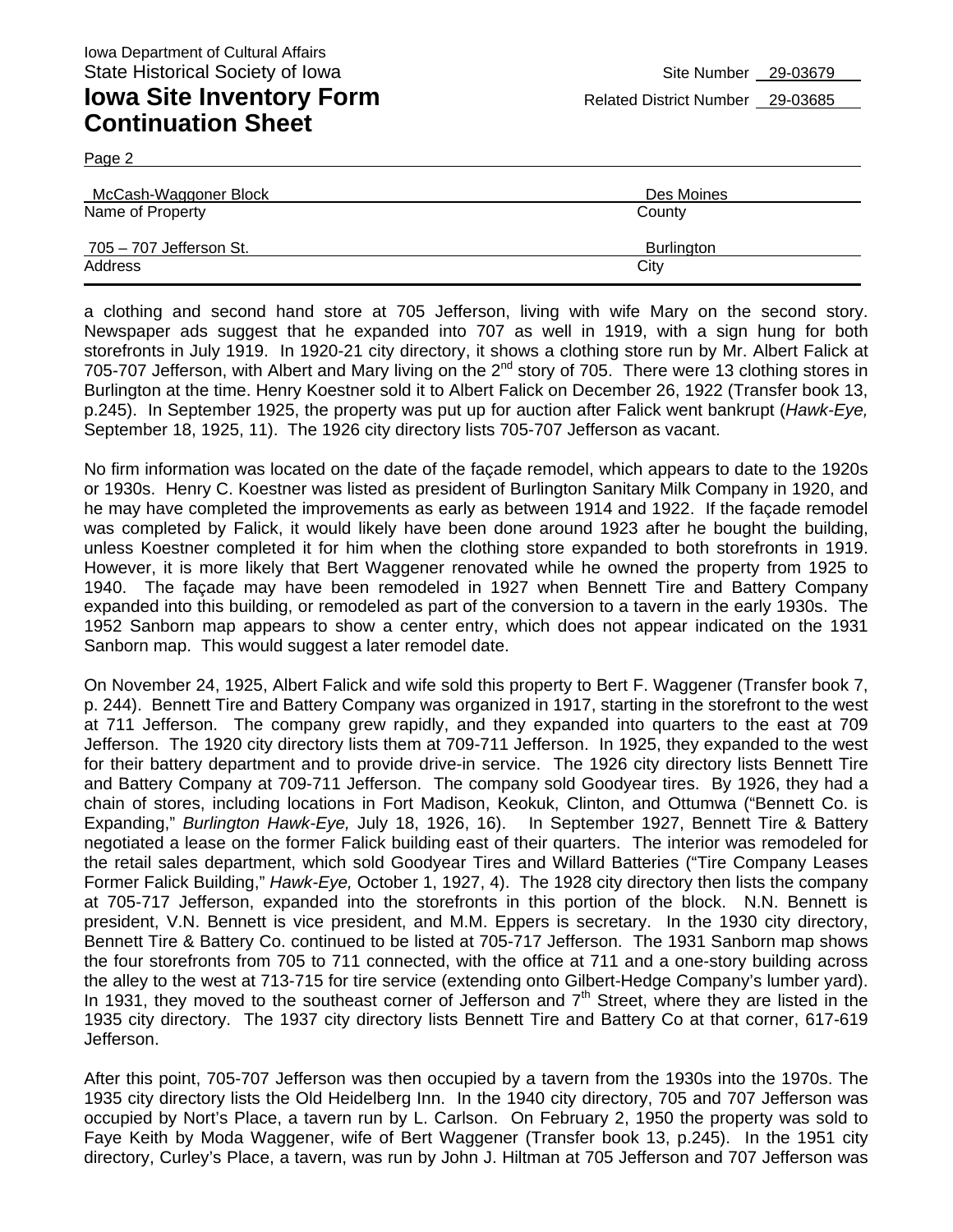Page 3

| McCash-Waggoner Block   | Des Moines |
|-------------------------|------------|
| Name of Property        | County     |
| 705 - 707 Jefferson St. | Burlington |
| Address                 | City       |

vacant. Then the property changed hands again. On August 3, 1957, Betty Keith sold her interest to Charles H. Walsh and on August 7, 1957, Marilyn Waggener sold her interest to Charles H. Walsh (Deed book 229, p.539). Then on December 27, 1957, Charles H. Walsh sold the property to Charjan, Inc. (Deed book 229, p. 543). The city directory for 1960 shows the Blue Moon Tavern at 705 and 707 Jefferson managed by Ora Boughton. There were 44 taverns in Burlington at this time. In the 1970 city directory, 705 and 707 Jefferson were still the Blue Moon Tavern managed by Ora Boughton.

Then on August 31, 1977, Charjan, Inc. sold the property to Fox Appliance & Kitchen Center (Deed Book 342, p.788). The city directory for 1980 shows Fox Appliance & Kitchen center at 705 and 707 Jefferson. In 1990 and 2000 city directory the same business was at 705 & 707 Jefferson. Then on December 6, 2002, Fox Appliance & Kitchen center was sold to Direct Maytag, Inc. (Deed 2002- 009241). Direct Maytag, Inc. is located at 705 & 707 Jefferson as of this date.

#### **9. Major Bibliographical References**

*Burlington Hawk-Eye,* July 4, 1976

City Directories, Burlington, Iowa, various dates. On microfiche at the Burlington Public Library

Deed records, per transfer books at Des Moines County Auditor's Office.

Downtown Partners, Inc., a Division of the Greater Burlington Partnership, Burlington, Iowa. Collection of collected historic photographs of downtown Burlington.

Newspapers, various titles and editions. Particular special editions utilized: *Burlington Evening Gazette,* March 24, 1906 *Daily Hawk-Eye Gazette,* September 2, 1938 *Burlington Hawk-Eye Gazette,* August 4, 1942 *Burlington Hawk-Eye,* July 10, 1962

Sanborn Map Company. "Burlington, Iowa," Fire Insurance Maps. New York: Sanborn Map Company, 1886, 1892, 1900, 1931, 1952.

Smith, Claudia, and Marie Landon. 1976 survey of sites in Burlington. Iowa Site Inventory forms prepared on file at State Historic Preservation Office, Des Moines, IA.

Vertical files. Files on business/industry as well as individual businesses. Burlington Public Library, Burlington, Iowa.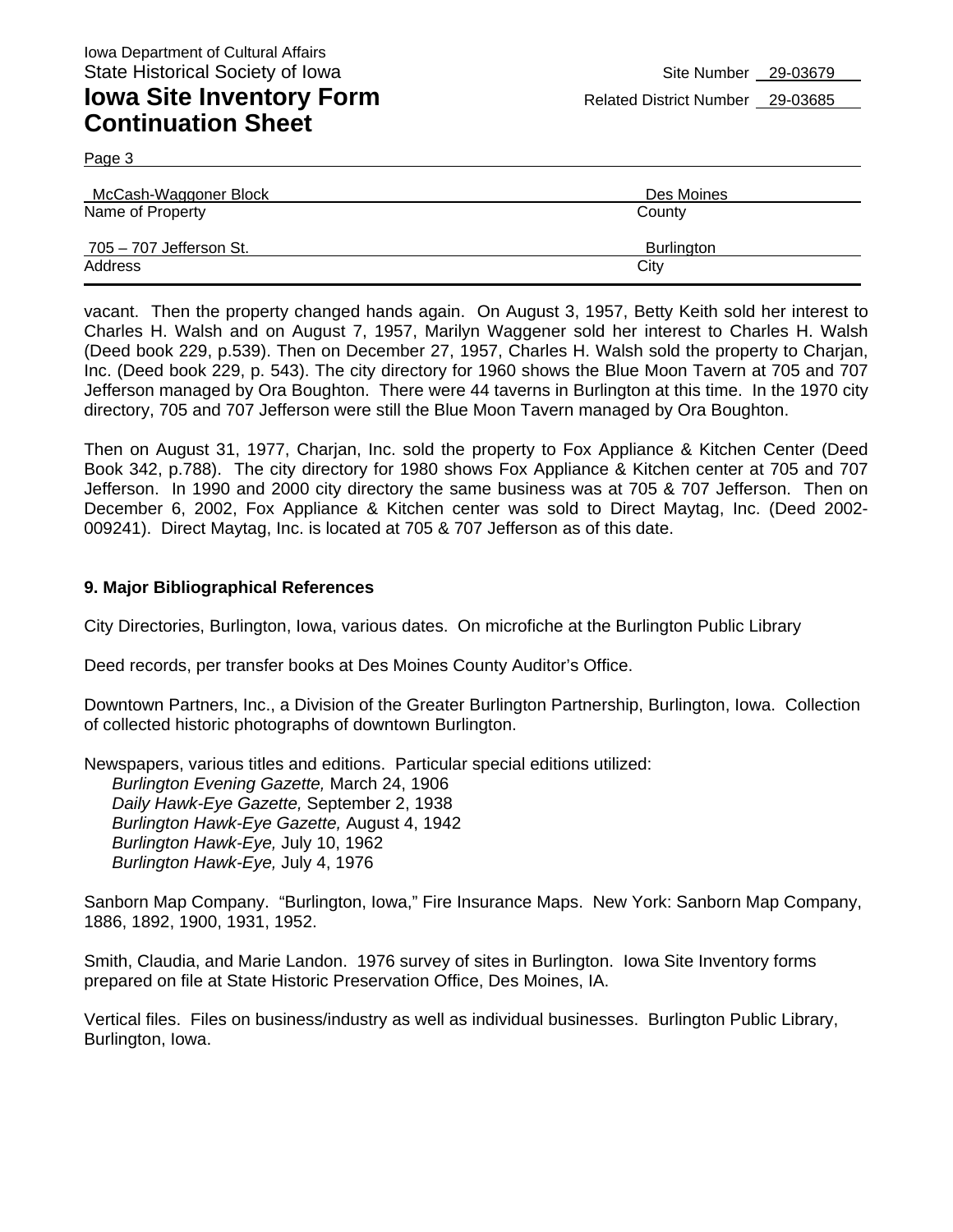Page 4

| McCash-Waggoner Block   | Des Moines        |
|-------------------------|-------------------|
| Name of Property        | County            |
| 705 - 707 Jefferson St. | <b>Burlington</b> |
| Address                 | City              |

### **Location map**



*Base aerial photography by Aerial Services Inc for Des Moines County GIS Commission, March 2010.*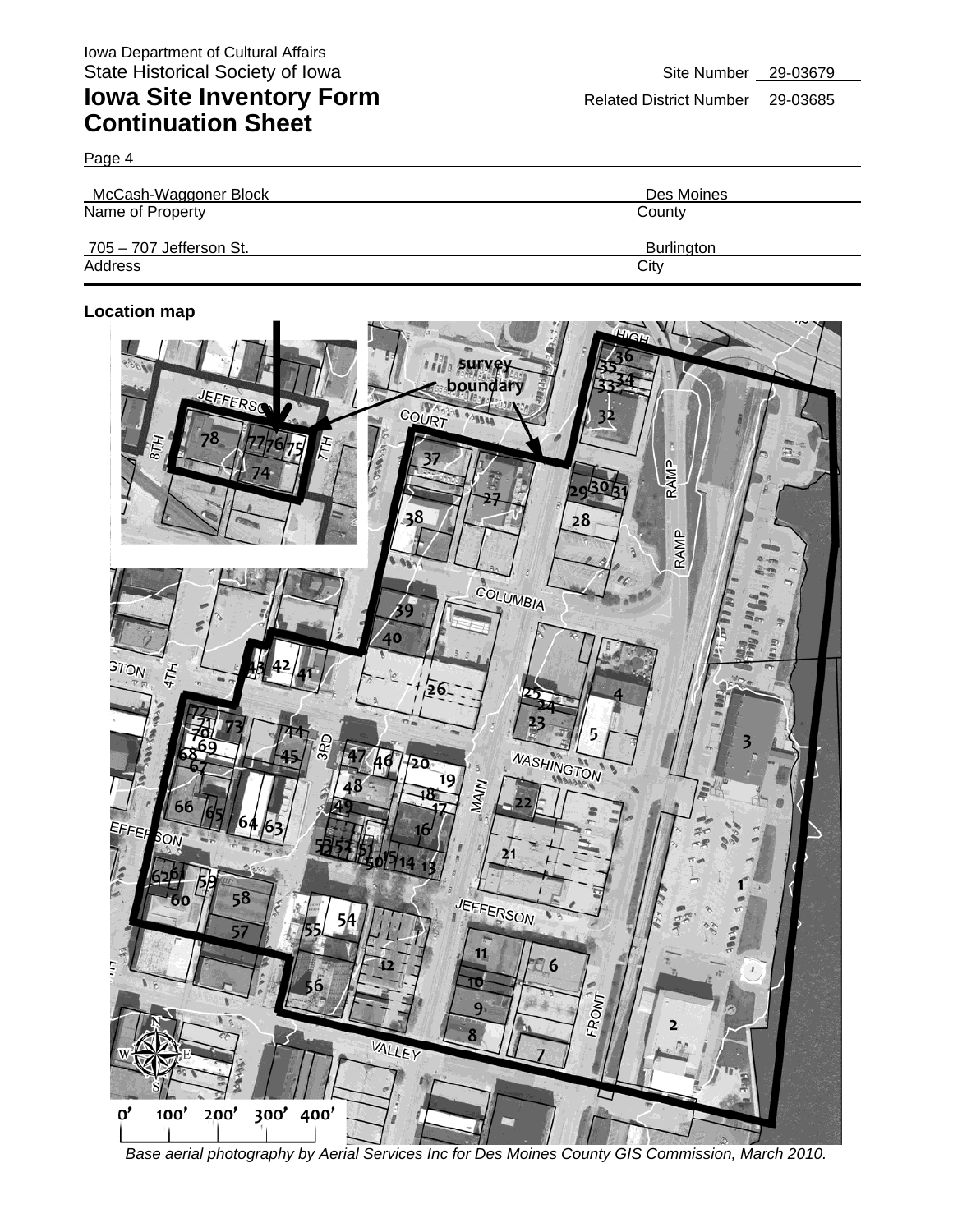Page 5

## **Iowa Site Inventory Form** Related District Number 29-03685 **Continuation Sheet**

| McCash-Waggoner Block   | Des Moines |  |
|-------------------------|------------|--|
| Name of Property        | County     |  |
| 705 – 707 Jefferson St. | Burlington |  |
| Address                 | City       |  |

### **Building plan (from assessor's website)**

| 12' HI<br>$\overline{20}$ | ADDN1<br>[780]  |  |
|---------------------------|-----------------|--|
| 24' HI                    | 39              |  |
| 41                        | BLDG1<br>[1599] |  |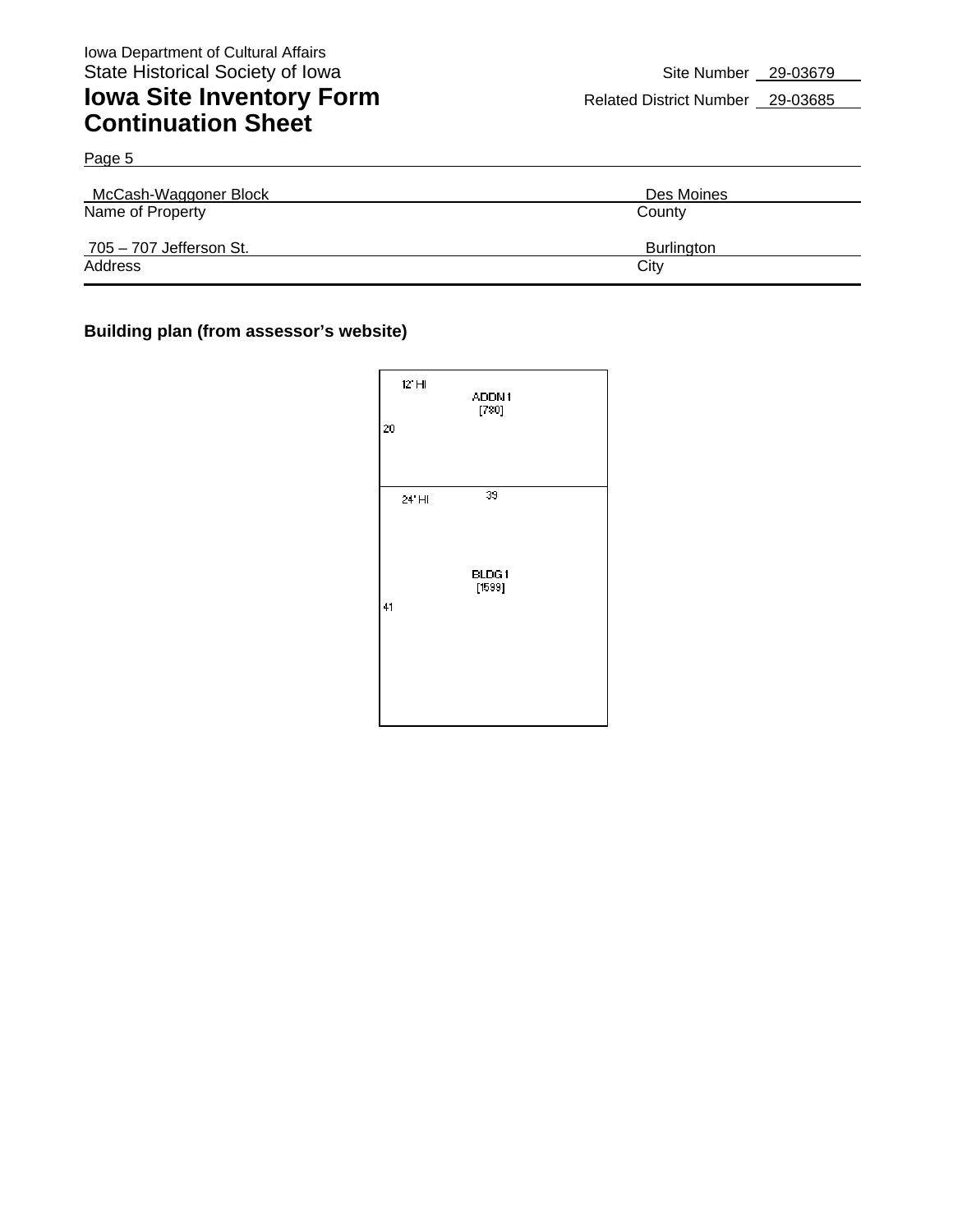| McCash-Waggoner Block   | Des Moines |
|-------------------------|------------|
| Name of Property        | County     |
| 705 - 707 Jefferson St. | Burlington |
| Address                 | City       |

### **Historic images**

Page 6



**700 block of Jefferson in 1950s (Downtown Partners collection)**